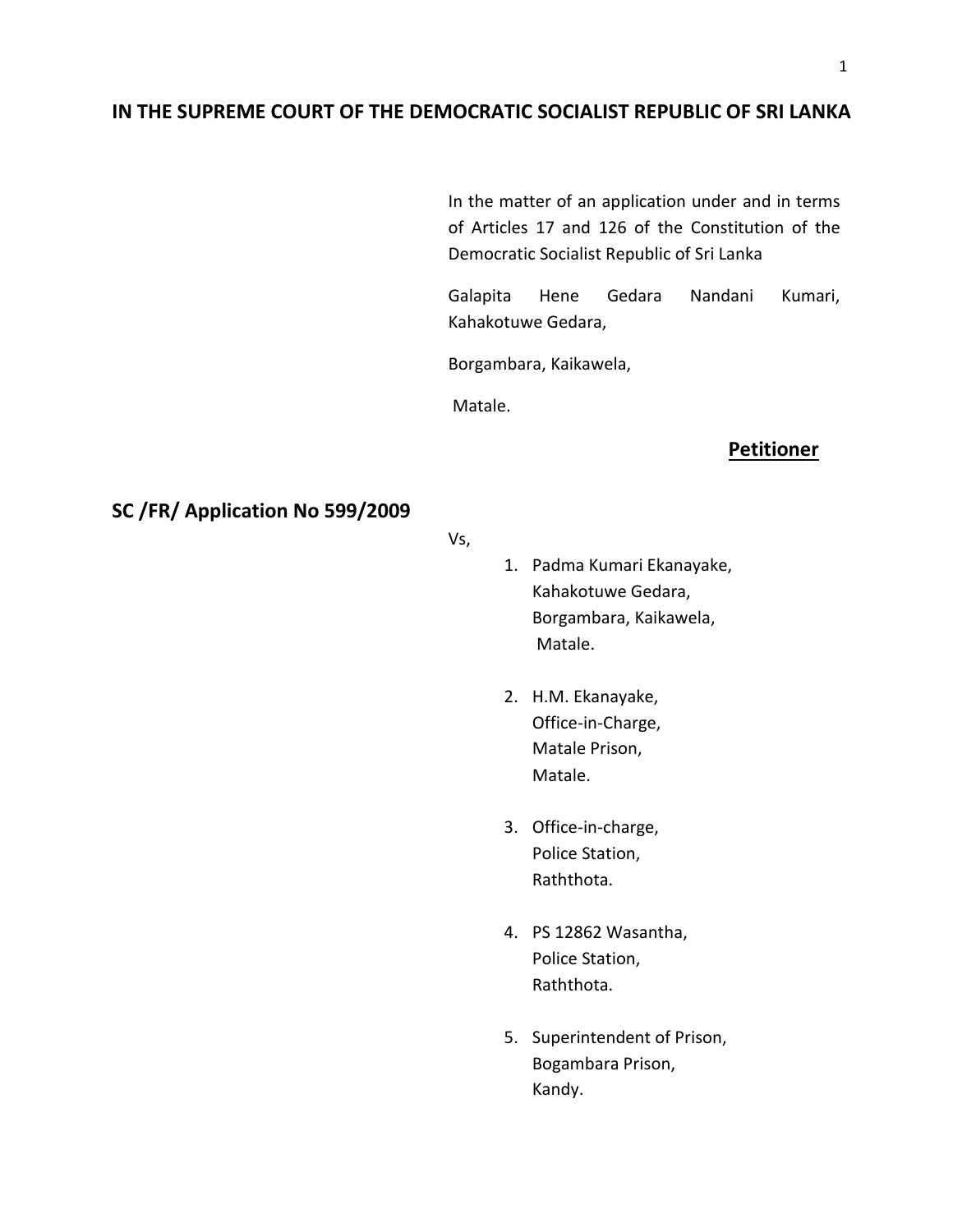- 6. B.M. Amunugama, Female Guard, Bogambara Prison, Kandy.
- 7. L.D. Wijesingha, Female Guard, Bogambara Prison, Kandy.
- 8. M.S. Kumari Subasingha, Female Guard, Bogambara Prison, Kandy.
- 9. N.P. Somapala, Female Guard, Bogambara Prison, Kandy.
- 10. Commissioner General of Prisons, Department of Prisons, Baseline Road, Colombo 09.
- 11. The Inspector General of Police, Police Headquarters, Colombo 01.
- 12. Hon. the Attorney General, Attorney General's Department, Colombo 12.

## **Respondents**

**Before: Sisira J. de. Abrew J Vijith K. Malalgoda PC J Murdu N.B. Fernando PC J**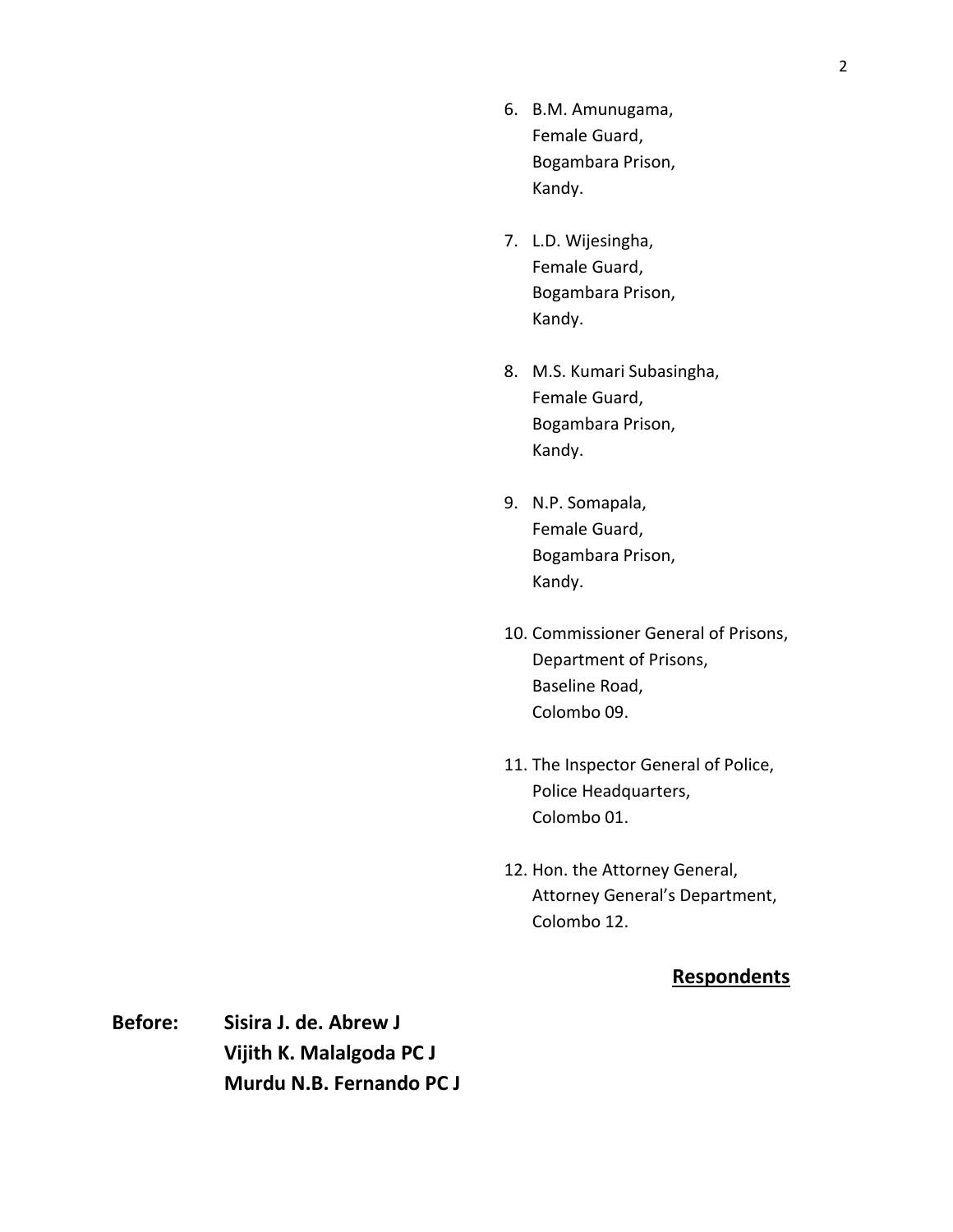**Counsel**: Shantha Jayawardena with Dinesh de. Silva, Hirannya Damunupola and Chamara Nanayakkarawasam for Petitioner Saliya Peiris, PC with Thenuka Nandasiri for 2<sup>nd</sup> Respondent Rasika Balasuriya with Dulanga Kumari for 4<sup>th</sup> Respondent Asthika Devendra with W. Sandaruwan for  $6<sup>th</sup>$  to  $9<sup>th</sup>$  Respondents Varunika Hettige, DSG for  $10^{\text{th}}$ ,  $11^{\text{th}}$  and  $12^{\text{th}}$  Respondents

Argued on: 26.09.2018

### **Judgment on: 23.11.2018**

### **Vijith K. Malalgoda PC J**

Petitioner to the present application Galapita Hene Gedara Nandani Kumari had come before this court alleging the violation of her Fundamental Rights guaranteed under Articles 11, 12 (1) and 13 (2) of the Constitution by the Respondents. When this matter was supported on 18.11.2009, the court granted leave to proceed,

- a) For the alleged violation of Article 11 of the Constitution against  $2^{nd}$ ,  $4^{th}$ ,  $6^{th}$ ,  $7^{th}$ ,  $8^{th}$  and  $9^{th}$ Respondents and,
- b) For the alleged violation of Article 12 (1) of the Constitution against 2<sup>nd</sup> and 4<sup>th</sup> to the 11<sup>th</sup> Respondents.

The Petitioner who is a housewife, was married to one S.M. Abeyrathne a graduate teacher, and was 45 years of age and a mother of 3 children, at the time the alleged incident referred to in the petition was taken place.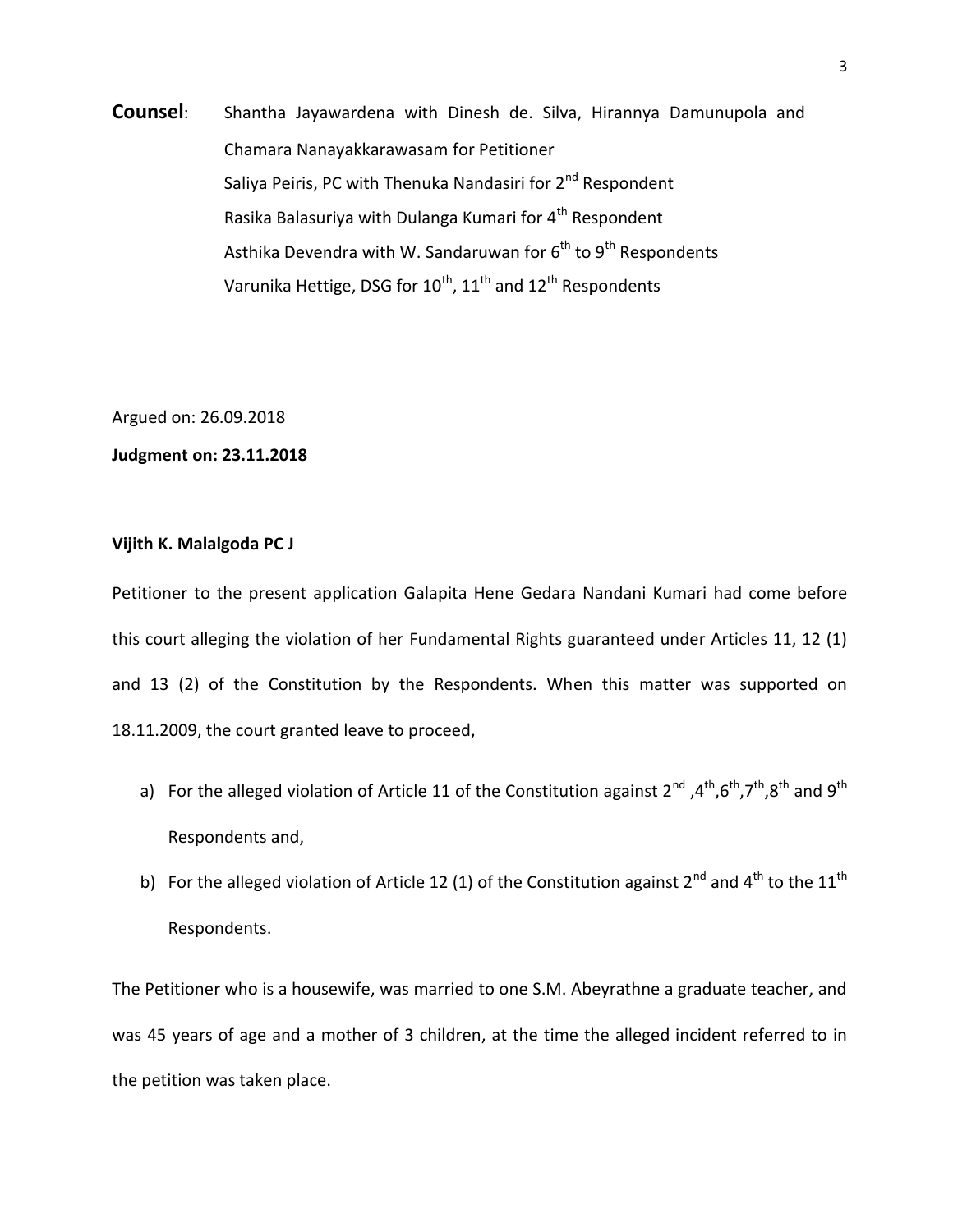According to the Petitioner, an incident had taken place near her house on  $27<sup>th</sup>$  June 2008 around 2.00 pm with one Padma Kumari Ekanayake when she was trying to dispose the garbage which was collected near her house, which ended up by the said Padma Kumari assaulting the Petitioner with a club. The son and the brother of the Petitioner rescued her from the said assault but her son had received a blow at that time. The Petitioner admits giving few blows to the said Padma Kumari with the Eacle broom she had in her hand to escape from the assault but denies that she had a knife with her at that time. On the same day around 3.30 pm two women Police Constables accompanied by two male Police Constables came to her house in a private vehicle and arrested her and taken to the Raththota Police Station in the same vehicle.

The Petitioner narrates the events that took place thereafter as follows;

- a) At the Police Station the Petitioner got to know that there was a complaint lodged by the said Padma Kumari of cutting her with a knife by the Petitioner which she denied to the Police.
- b) The Petitioner informed Police of the assault by the said Padma Kumari but the Police refused to entertain her complaint
- c) The said Padma Kumari had got herself admitted to Raththota Hospital
- d) A statement was recorded from the Petitioner by an officer, but the said statement was never read over to her by the said officer. She was forced to sign the statement saying "තමුසේ කවුද කියවලා බලන්න. තමුසෙගේ කට වැඩියි. මට ගෙදර යන්න පරක්කු වෙනවා මෙන්න මේකට අත්සන් කරනවා."
- e) The Petitioner was kept at the Police station the whole night and was sent to courts around 12.00 noon by the 3<sup>rd</sup> Respondent through 4<sup>th</sup> Respondent PS 12862 Wasantha.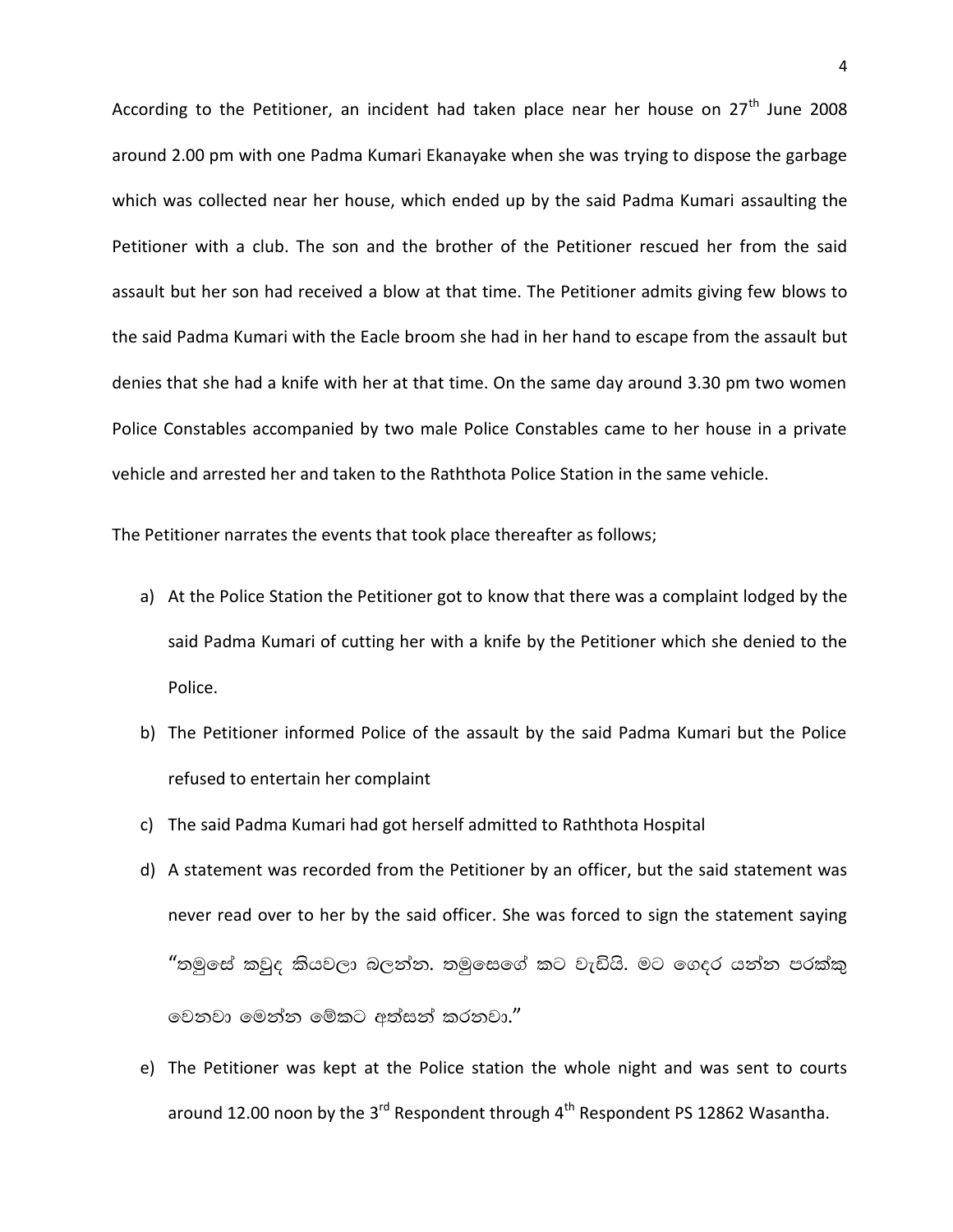- f) When the Petitioner was produced before court, the  $4<sup>th</sup>$  Respondent objected for bail informing that the complainant is critically injured and hospitalized. Court remanded the Petitioner for fiscal custody until 30.11.2008
- g) With the said remand order the Petitioner was taken to the Matale Remand Prison where the 2<sup>nd</sup> Respondent, the husband of the said Padma Kumari functioned as the Officer-in-Charge by the  $4<sup>th</sup>$  Respondent
- h) When she was produced at the Remand Prison, the Petitioner saw the  $4<sup>th</sup>$  Respondent greeting the 2<sup>nd</sup> Respondent by holding his hand and saying, "ඔන්න මචං අපේ වැඩේ හරි"
- i) The same evening around 5.30 pm the Petitioner was taken to Kandy Remand Prison. At that time the Petitioner heard the female officer accompanied her to Kandy, saying,  $\degree$ මේක මාතලේ බන්ධනාගාරයේ ඕ. අයි. සී ගෙ එකක් $^{\prime\prime}$
- j) Following morning, the Petitioner was taken to a room by several female prison guards including the  $7<sup>th</sup>$  and  $9<sup>th</sup>$  Respondents and assaulted her for some time. Even though the Petitioner pleaded with them not to assault, they continued to assault her until the  $6<sup>th</sup>$ and the 8<sup>th</sup> Respondents wanted her to be taken to their room
- k) While the Petitioner being taken to the new room, she was pushed by an officer from her behind. When she fell into the room, she was kicked by the officers, she was assaulted inside room by  $6^{th}$  to  $9^{th}$  Respondents and during the said assault, she was slapped several times on her ears, knocked her head on the wall several times. During the said assault, she heard either the 6<sup>th</sup> or the 8<sup>th</sup> Respondent saying, "තෝව බාගෙට මරන්න කියලයි ඕ. අයි. සී මහත්තය අපිට කිව්වෙ $^{\prime\prime}$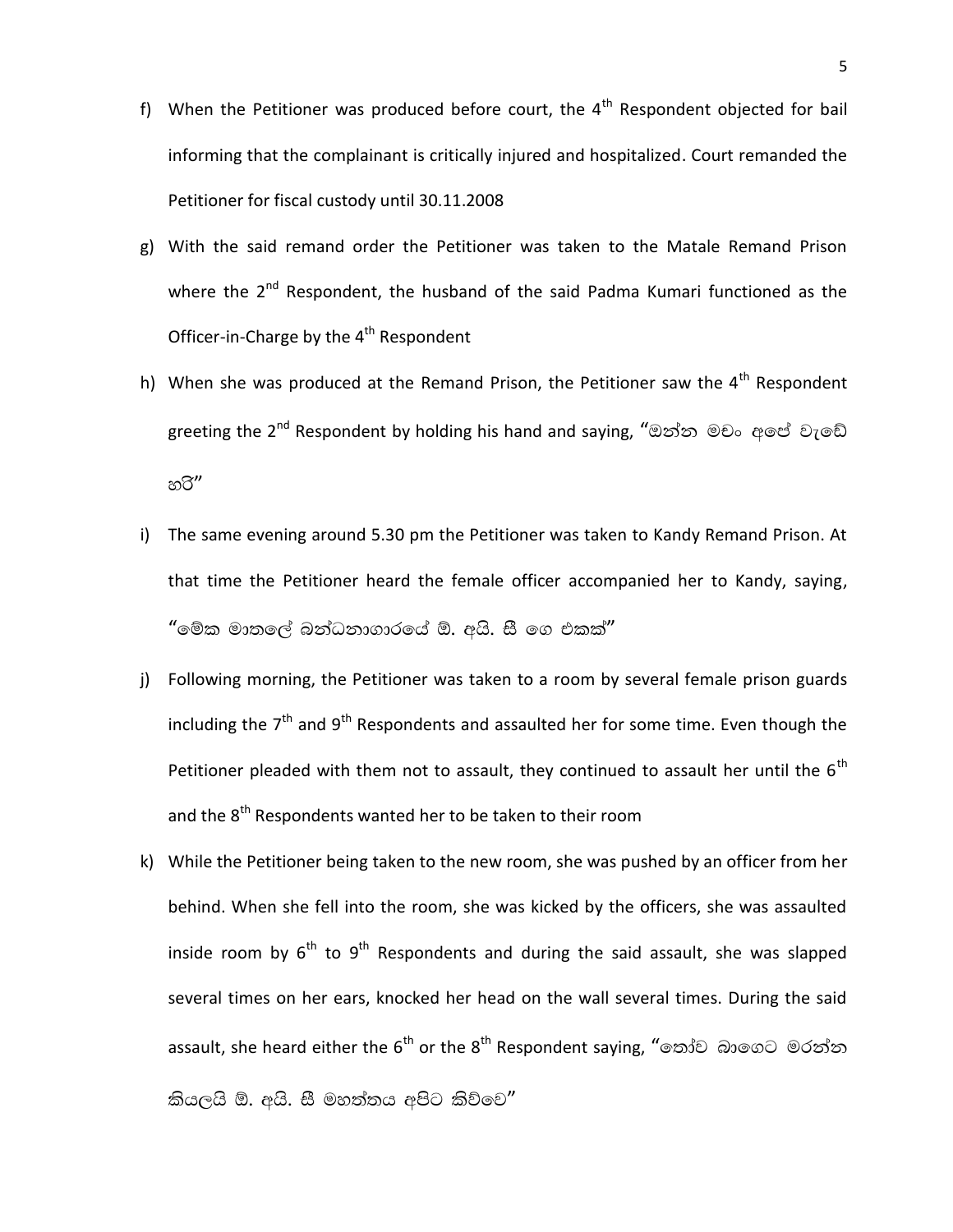- l) Since the Petitioner started vomiting after the said assault, she was taken before a medical officer but, due to the presence of the  $6<sup>th</sup>$  Respondent the Petitioner refrained from complaining against those who assaulted her little while ago.
- m) Before taking her to Matale on the following day morning, at Kandy she was threatened not to divulge the assault to anybody, saying that she will be subject to assault once again if she returned
- n) At Matale Remand the  $2^{nd}$  Respondent threatened her with death if she continues to make trouble and warned her not to talk to anybody as to what happened to her at the Remand
- o) Even though the Petitioner requested her Attorney-at-Law to inform court with regard to the brutal assault on her at the Remand Prison, the Attorney-at-Law did not inform court of the assault, but only moved bail on her. The Petitioner was granted bail on that day

As revealed above the Petitioner had not complained to anybody except to her Attorney-at-Law, of the assault on her until she was bailed out from courts, but, the Petitioner explain the reason for not complaining the assault to the prison doctor but had taken up the position that her Attorney-at-Law did not make use of the opportunity to inform the Magistrate when she was produced before court. However it is transpired from the material placed before this court that, the Petitioner got herself admitted to the Matale hospital immediately after her release on the  $30<sup>th</sup>$  itself.

The Consultant Judicial Medical Officer Matale who examined the Petitioner at the Matale hospital had recorded the short history given by the patient as follows;

"Alleged assault by four female prison officers at Bogambara Remand Prison on 29.06.2008 after the victim had been remanded. Earlier the examinee was arrested by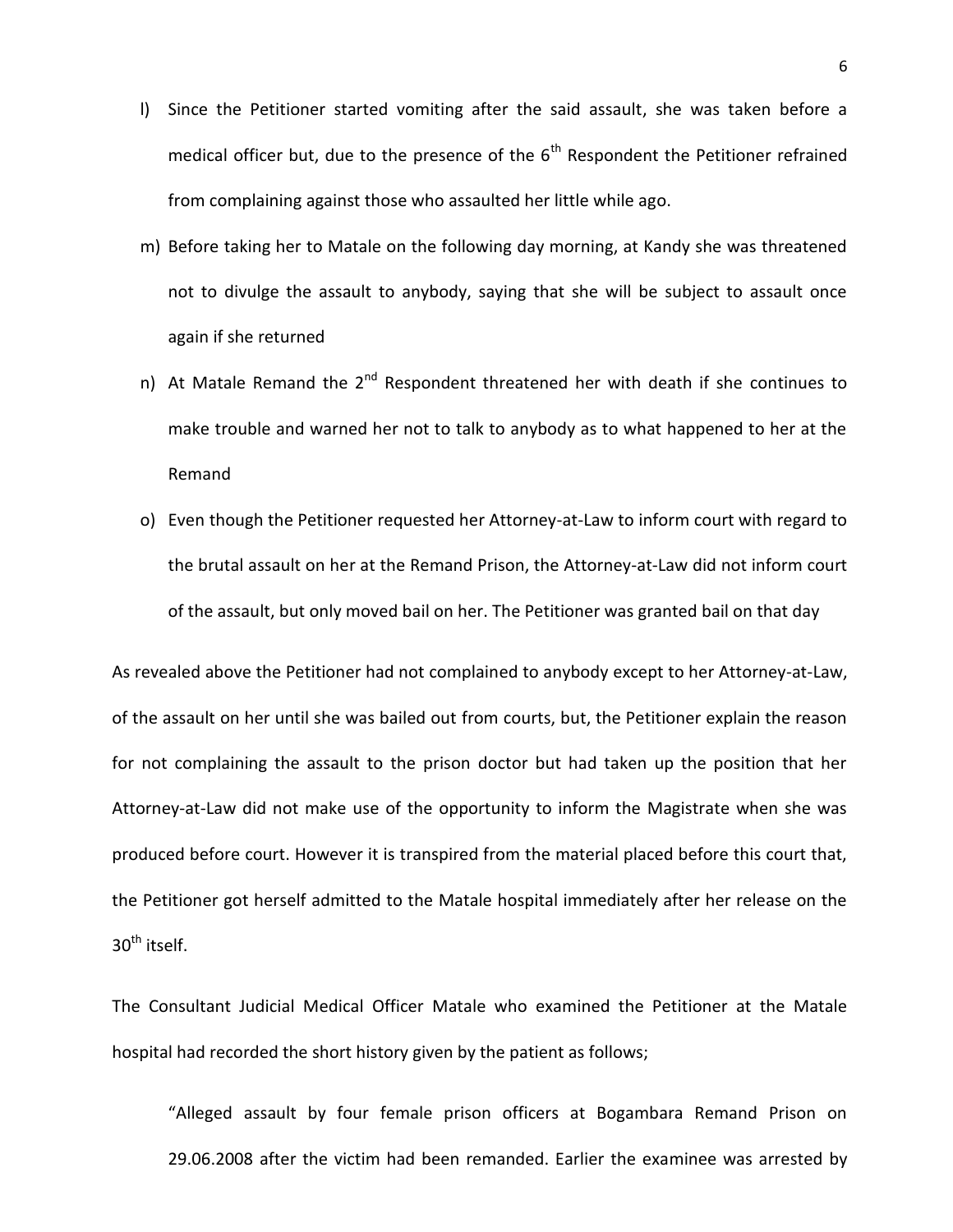Raththota Police following a quarrel with neighbor, wife of a prison officer H.M. Ekanayake."

During his examination the Consultant Judicial Medical Officer had observed five injuries, out of which the 5<sup>th</sup> injury, "high frequency hearing impairment" had been found as a grievous injury and under explanatory remakes he had remarked, that there is a "Permanent impairment of hearing on both ears"

In support of the above observation, a copy of the G.H.T including the tests carried out and the examination notes of the Consultant E.N.T Surgeon were also placed before this court marked P-3A.

As further observed by me the Petitioner made a detailed statement before the learned Magistrate Matale on 17.10.2008 when the case against her was called before the Magistrate for the 1<sup>st</sup> time after enlarging her on bail. However prior to 17/10, the Petitioner on 08.08.2008 had made a complaint to Women and Children Unit of Kandy Police and to the Human Rights Commission on 04.07.2008 through her husband.

Whilst challenging the above position taken up by the Petitioner, the Respondents, specially the 2<sup>nd</sup> and the 6<sup>th</sup> to the 9<sup>th</sup> Respondents heavily relied on the subsequent inquiries carried out by the prison authorities and the affidavit given by the Chief Jailer and the statement made by Medical Officer attached to the Kandy Remand Prison on the day in question to an official who conducted an inquiry.

In his affidavit the Chief Jailer had submitted that there was no possibility of assaulting a prisoner during the day time as complained by the Petitioner, without the knowledge of the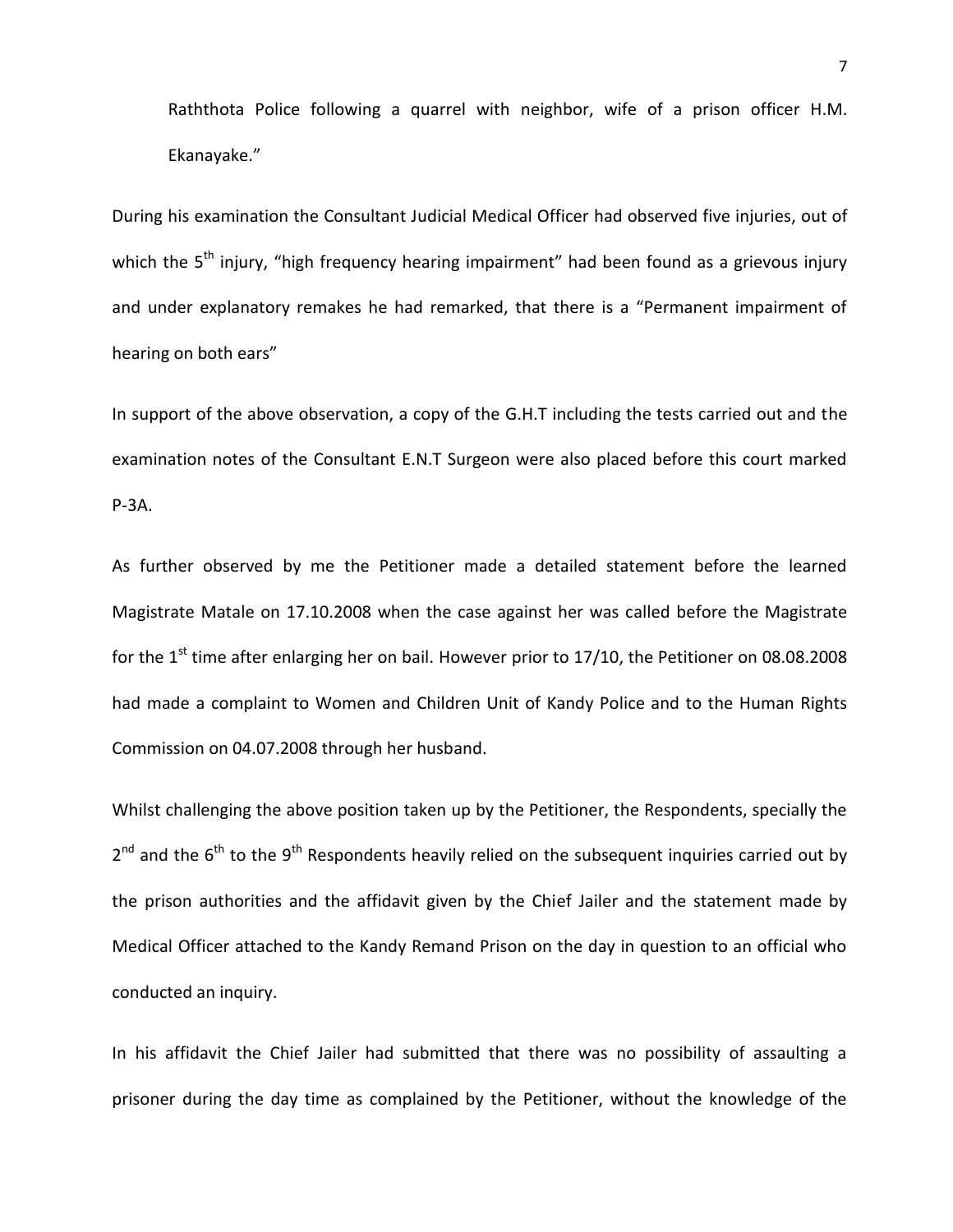others and had further submitted that the Petitioner did not complained of such assault to him when he visited the new prisoners around 3.30 pm on 29.06.2008 (8R4)

In her statement made at the Prison Inquiry, produced marked 6R2 the Prison Doctor A. Hairu Nisha had stated that she examined the new admissions between 10.00 -11.00 including the Petitioner. The Petitioner did not complain of any assault to her and she was found to be in fit condition. Therefore she entered fit in front of her name in the admissions register but when the prisoner informed that she is taking treatment for some condition in both her hands form Kandy Hospital, the doctor had cut the previous entry by drawing a line and recorded that the prisoner is taking "treatment for numbness of both hands GHK"

As observed by me earlier, the Petitioner had explained the reasons for not making a complaint to the Prison Doctor, specially in the presence of the  $6<sup>th</sup>$  Respondent, and she had to continue to be in remand prison until the following morning. One cannot expect a person who has neither been to a prison before nor had a criminal record to come out with a complainant against the lady Prison Officers under whose custody she had to be until the following morning. This position is explained by the Petitioner in the following terms in her counter affidavit;

"I being a new remandee was retained within the premises while the others were taken for an event. I was produced before the Medical Officer by the  $6<sup>th</sup>$  Respondent who gestured threatening me not to reveal the assault. I did not reveal the assault accordingly as I feared reprisals and instead cried before the doctor due to the mental and physical pain I was suffering"

I have no reason to reject the above position taken by the Petitioner. The reserve officer at Raththota Police Station had not made any adverse comments with regard to the conditions of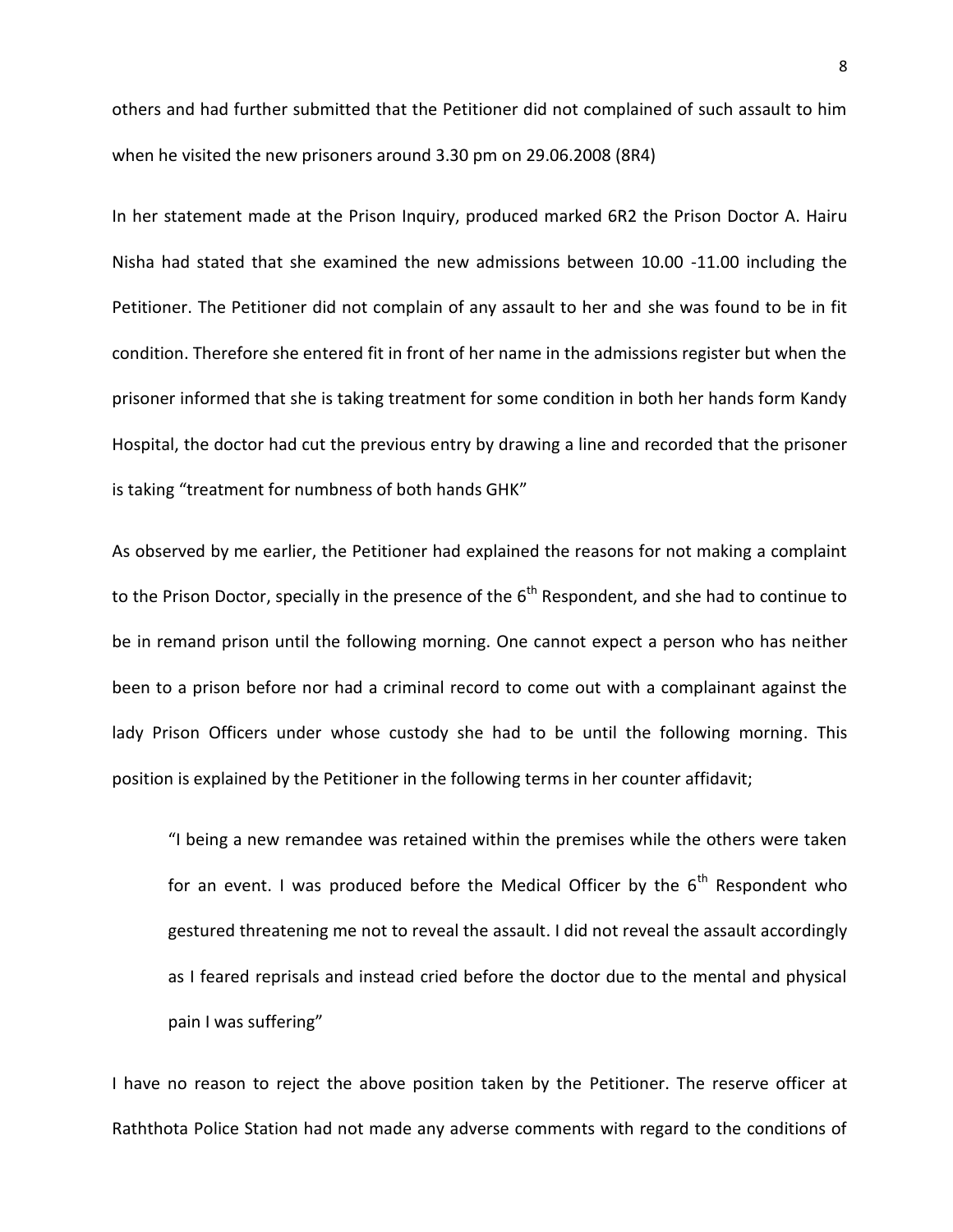the Petitioner when she was produced at the reserve at 16.40 hours by PS 6502 Premachandra who recorded the statement of the Petitioner. The Petitioner makes no complaint of assault against the officers at Raththota Police Station. The Petitioner who was remanded for Fiscal Custody on 28.06.2008 was enlarged on bail on 30.06.2008 and on  $30<sup>th</sup>$  itself she got herself admitted to Matale Hospital, and was in hospital until  $8<sup>th</sup>$  July, until she was discharged. As referred to above the Consultant Judicial Medical Officer had observed 5 injuries including one grievous injury, permanent impairment of hearing of both ears.

When referring to the assault, the Petitioner had taken up the position that she was pushed inside the room of the  $6<sup>th</sup>$  and  $8<sup>th</sup>$  Respondents by some body from behind and when she fell inside the room, she was first kicked and thereafter pulled her up and assaulted by the  $6^{th}$  to  $9^{th}$ Respondents where she was slapped on her ears several times and knocked her head against the wall.

In the absence of any other material to establish that the Petitioner had received the injuries referred to in the Medico Legal Report including the  $5<sup>th</sup>$  injury, at a different place, either prior to being arrested or after the release from the custody, I have no reason to disbelieve the Petitioner as to how she received those injuries. In this regard I am further mindful of the fact that the Petitioner is a house wife with three children and was taken into custody for an altercation between two village women over disposing some garbage. She is neither being in the prison custody previously, nor charged before a Court of Law on criminal charges.

The next issue to be considered by this court is whether there was any undue influence on the officers of Raththota Police Station in conducting investigations in the present case.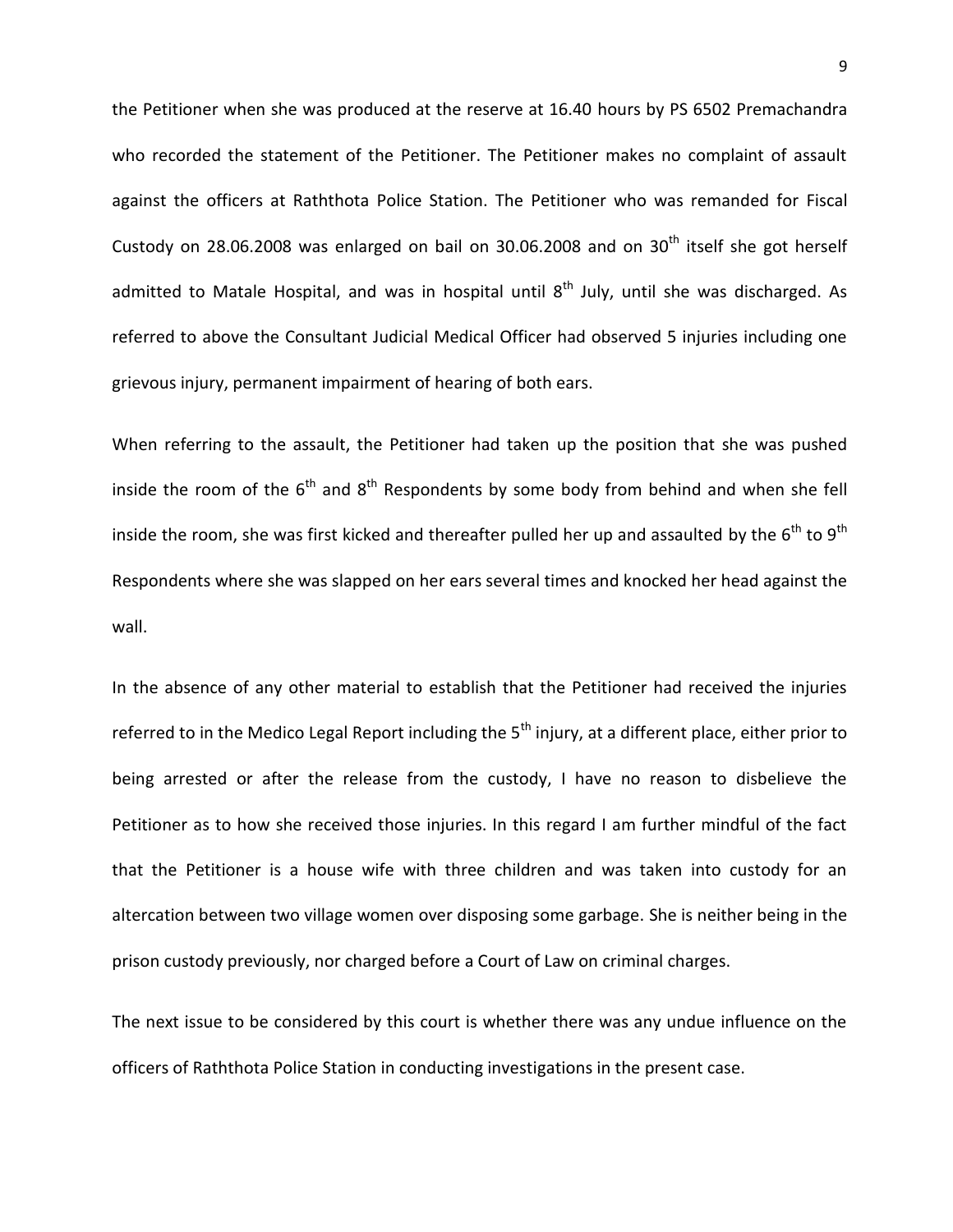As revealed before this court, the first complaint into this incident had been made by one Padma Kumari to Raththota Police Station on 27.06.2008 at 15.00 hours (R-1) but a police party consist of PS 6502 Premachandra, PS 28766 Jayakody, WPC 6011 Kumari and WPC 4623 Shalika had left the Police Station in order to arrest the petitioner on the instructions of the Office–in-Charge at 14.30 hours (R-2 out entry) in a private van, i.e. 30 minutes prior to the first complaint being recorded. The Petitioner was arrested by the said team at her place at 15.10 hours six kilometers away from the Police Station for the alleged offence of assault to the complainant Kumari (R-2 return entry)

According to the first complaint, (R-1) the complainant had taken up the position that she received a cut injury in one of her finger due to the attack by the Petitioner with a knife.

The complainant, who was issued with a MLE form, had got herself admitted to the Raththota Hospital on the same day. The said MLE form is produced marked R-9 and it confirm that the complainant had a non-grievous cut injury inflicted by a sharp weapon, but under the remarks column the Medical Officer District Hospital Raththota had observed that "Possibility of selfinflicted cannot be excluded"

When the Petitioner was produced before the Magistrate's Court, the Police had requested the learned Magistrate to remand the suspect for 14 days. An application was made on behalf of the suspect (Petitioner) for bail by an Attorney-at-Law. In the journal entry the learned Magistrate had recorded the day's proceedings as follows;

"සැකකාරිය බී වාර්ථාවක් සමගින් P.S 12862 වසන්ත විසින් ඉ/කරයි. සැ. නි. බී. ගුණසේකර මිය පෙනී සිටිමින් ඇප අයැද සිටී.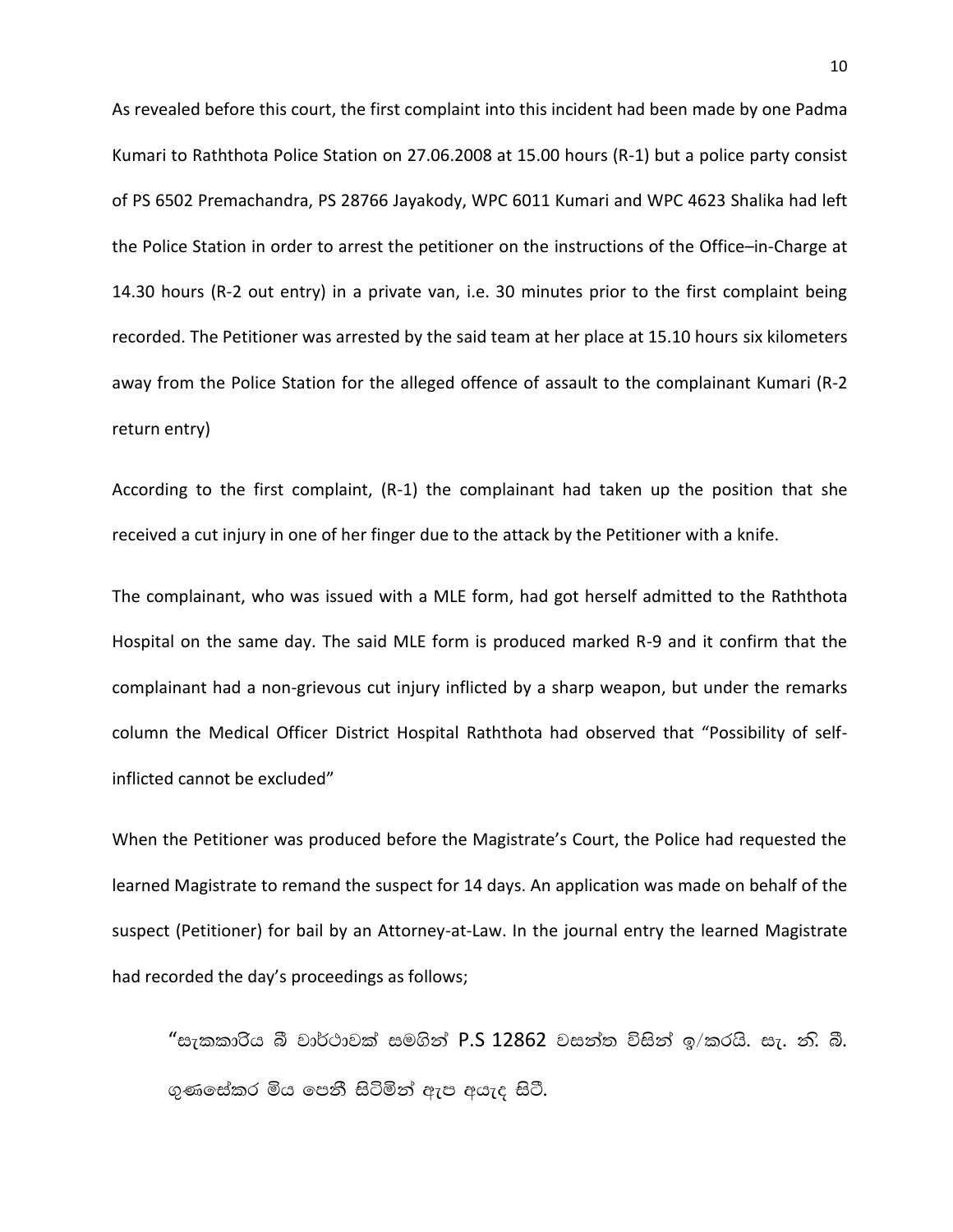තුවාලකාරිිය තව දුරටත් රෝහලේ නේවාසිකව පුථිකාර ලබන බැවින්ද, පිහියෙන් කපා තුවාල කර ඇති බවට බී වාර්ථාවෙන් කරුණු වාර්ථා කර ඇති බැවින්ද, වැ. විමර්ෂණ අවසන්වනතුරු සැකකාරිය 2008. 06. 30 දින දක්වා රිමාන්ඩ් බන්ධනාගාර ගත කරමි.

කැඳවනු 2008. 06. 30"

When considering matters already referred to above, it is observed that this is a complaint received by police over an altercation between two women in a village over disposing garbage in a compound but, for some reason the police had taken an undue interest in arresting the suspect in the manner as discussed. The police team had left the station in a private vehicle, even prior to a first complaint being recorded. The complainant was hospitalized over a nongrievous injury inflicted on a finger but the medical officer who examined the patient, had not ruled out the possibility of self-inflicted injury. At the Magistrate's Court, bail was objected to for the reason that;

- a) Injury inflicted by a knife
- b) Complainant is receiving treatment at the hospital.

Even though the police, when reporting facts before the Magistrate had taken up the position that the suspect (Petitioner) had used a knife to inflict the injury, no investigation was carried out to recover the knife used by the suspect at the time of her arrest or during subsequent investigation. (R-2)

When the above facts are taken into consideration with the position taken up by the Petitioner that she heard the  $4<sup>th</sup>$  Respondent who took her to the Remand Prison informing the  $2<sup>nd</sup>$ Respondent that "ඔන්න මචං අපේ වැඩේ හරි" is a clear indications that the investigations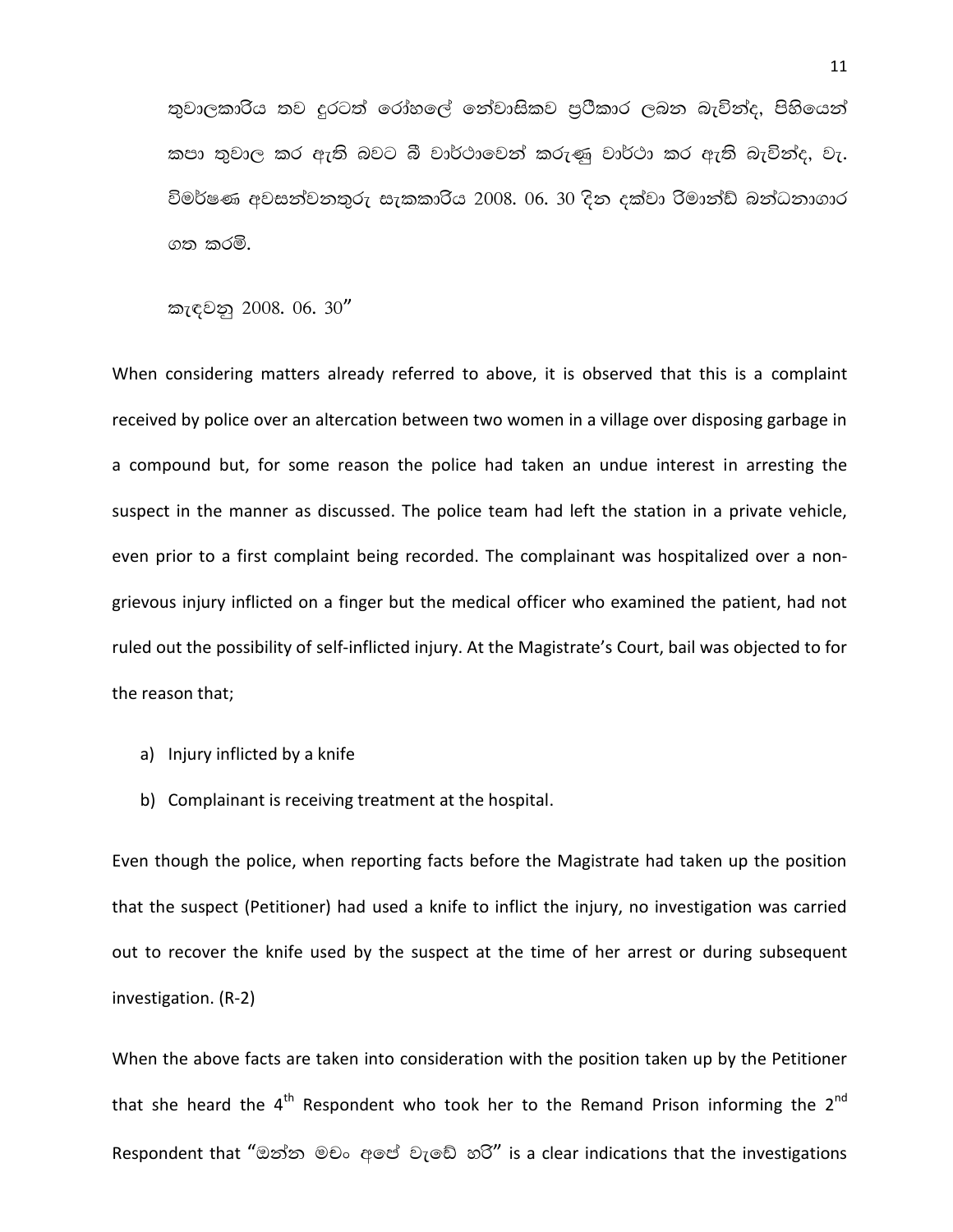said to have conducts by Raththota Police, was not carried impartially but it was carried with the intention of remanding the Petitioner due to some influence on them.

During the argument before this court, the learned counsel who represented the Respondents had challenged the position taken up by the Petitioner with regard to certain statements said to have made by some of the Respondents and argued that it is unsafe to act purely on the affidavit of the Petitioner and come to a conclusion that those Respondents have made such statements in the presence of the Petitioner, in the absence of any corroboration.

I do agree with the submission of the counsel that there is no corroboration by way of another affidavit before this court, but I cannot agree with the rest of the argument since the position taken up by the Petitioner is corroborated from independent material placed before this court. The statements said to have made by the  $2^{nd}$ ,  $4^{th}$  and  $6^{th}$  to the  $9^{th}$  Respondents reveal the interest taken by the  $2^{nd}$  and  $6^{th}$  to the  $9^{th}$  Respondents in this matter. The  $4^{th}$  Respondent was not involved in the initial investigation and therefore it is not safe to make him liable for the interest the police had taken in conducting the investigation as referred to in this judgment. During the argument it was brought to the notice of court, the death of 5<sup>th</sup> Respondent whilst pending the present application.

When considering the matters referred to above in this judgment, I observe that the officers of Raththota Police Station had arrested the Petitioner even prior to a first complaint being received form Padma Kumari the wife of the  $2<sup>nd</sup>$  Respondent who was the Officer-in-Charge of Matale Remand Prison. Bail was objected to by Raththota Police when they filed the 'B' Report before court. The learned Magistrate based on the 'B' Report before him, remanded the Petitioner for Fiscal Custody considering the fact that,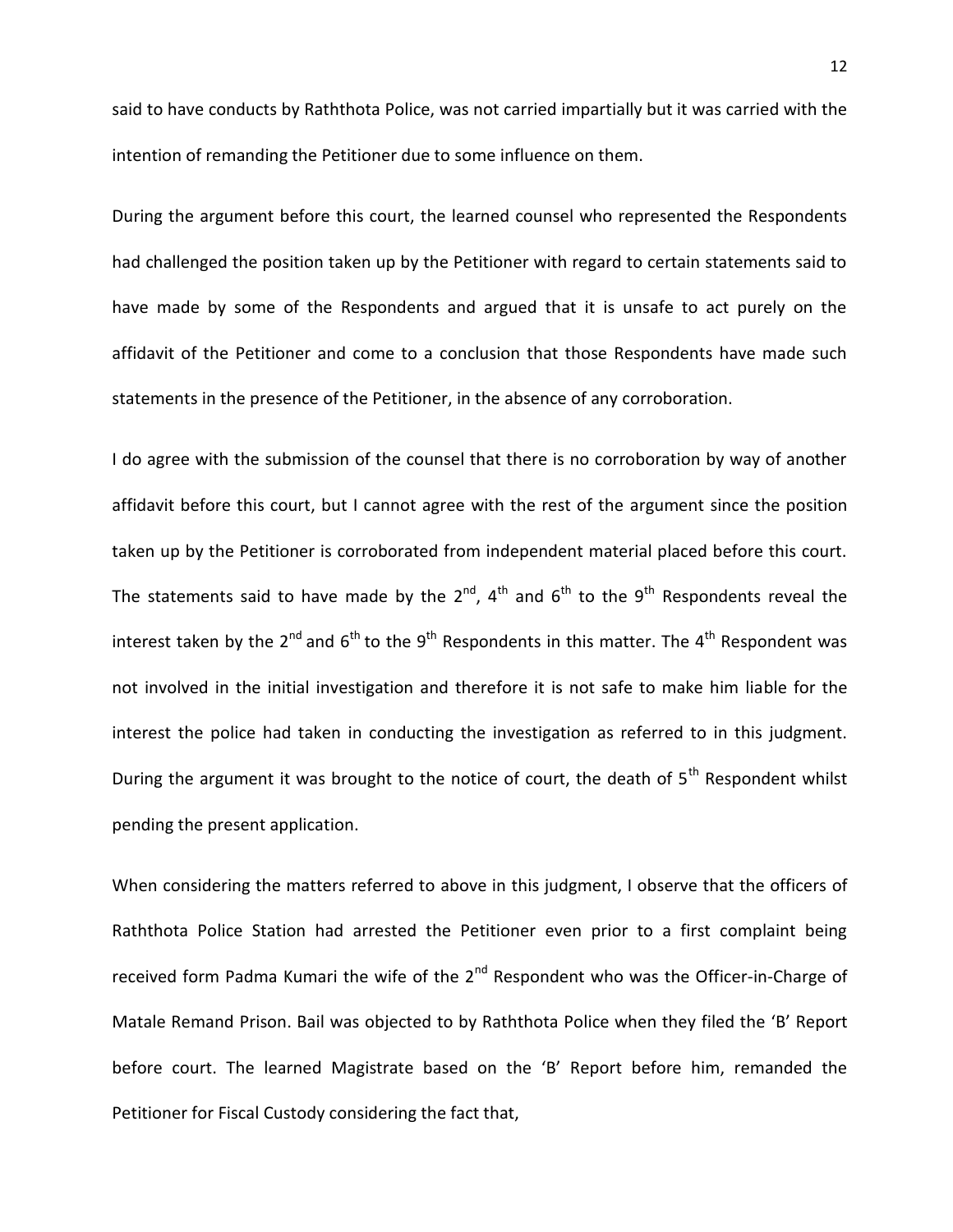- a) Injury inflicted by a knife
- b) Injured is receiving treatment at Hospital.

However the only injury the Medical Officer found with the complainant was a non-grievous cut injury on a finger, which cannot be ruled out the possibility of self-inflicted injury.

At Kandy Remand Prison the Petitioner was subjected to physical assault by 4 lady prison guards whom the Petitioner identified as  $6^{th}$  to  $9^{th}$  Respondents. They kicked her, slapped her on her ears and her head was knocked against the wall. The Consultant Judicial Medical Officer Matale, had observed 5 injuries including a grievous injury, "a high frequency hearing impairment," which he identified as a permanent disability.

When considering all these matters I observe that the investigations said to have carried out by the Raththota Police and the subsequent incidents took place both at Matale Remand Prison and Kandy Remand Prison by the  $2^{nd}$ ,  $6^{th}$  to the  $9^{th}$  Respondents are in violation of the Fundamental Rights guaranteed under article 11 and 12 (1) of the Constitution.

The Petitioner who is a housewife with 3 children was subject to cruel and inhuman treatment in the hands of the prison officials when she was remanded for causing a simple cut injury on a finger of the wife of the 2<sup>nd</sup> Respondent, the Officer-in-Charge of the Remand Prison Matale. As further revealed before us, the Petitioner was acquitted and discharged from the case filed against her on the said complaint before the Magistrate's Court of Matale, but she suffer from a permanent disability due to the said brutal assault on her during the time she was in Remand Prison.

The said conduct of the 2<sup>nd</sup> and 6<sup>th</sup> to the 9<sup>th</sup> Respondents can only be explained in the following word used by *Atukorale J* in the case of *Amal Sudath Silva V. Kodituwakku (1987) 2 Sri LR 119,*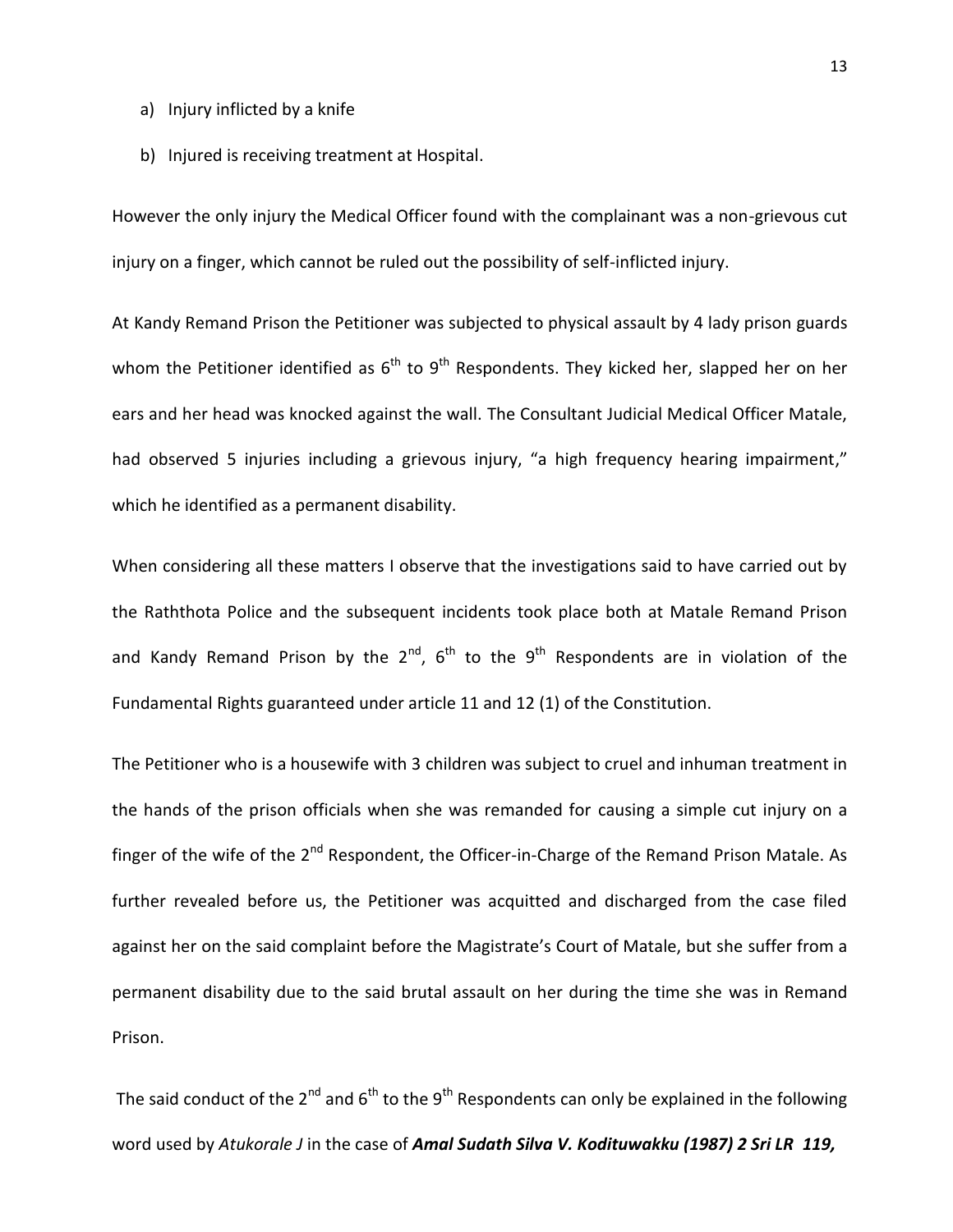"Nothing shocks the conscience of a man so much as the cowardly act of a delinquent police officer who subjects a helpless suspect in his charge to depraved and barbarous method of treatment within the confines of the very premises in which he is held in custody…….

The Petitioner may be a hard-core criminal whose tribe deserves no sympathy, but if constitutional guarantees are to have any meaning or value in our democratic set-up, it is essential that he be not denied the protection- guaranteed by our constitution."

In the said circumstances, I hold that the Fundamental Rights guaranteed under Article 11 had been violated by the 2<sup>nd</sup> and 6<sup>th</sup> to the 9<sup>th</sup> Respondents and Article 12 (1) had been violated by the  $2^{nd}$ ,  $6^{th}$  to  $11^{th}$  Respondents.

In determining the relief to be granted to the Petitioner I am mindful of the following observations made by *Kulatunge J* in the case of *Gamlath V. Nevil Silva and others (1991) 2 Sri LR 267 at 278* to the effect that;

"….. violations of Article 11 of the Constitution which symbolizes man's inhumanity to man continue. Such infractions make the state primarily liable. In awarding just and equitable relief we are mindful of the fact that the state has to pay compensation out of public funds; but this court cannot on that ground resile from making an appropriate order. The state has to pay in view of the principle of state responsibility for executive and administrative action. If payment of compensation in default is a burden on public funds, it cannot be helped. In any event compensation ordered is payable to the citizen whose rights are violated and Constitutes a just levy on public funds in favour of the citizen…."